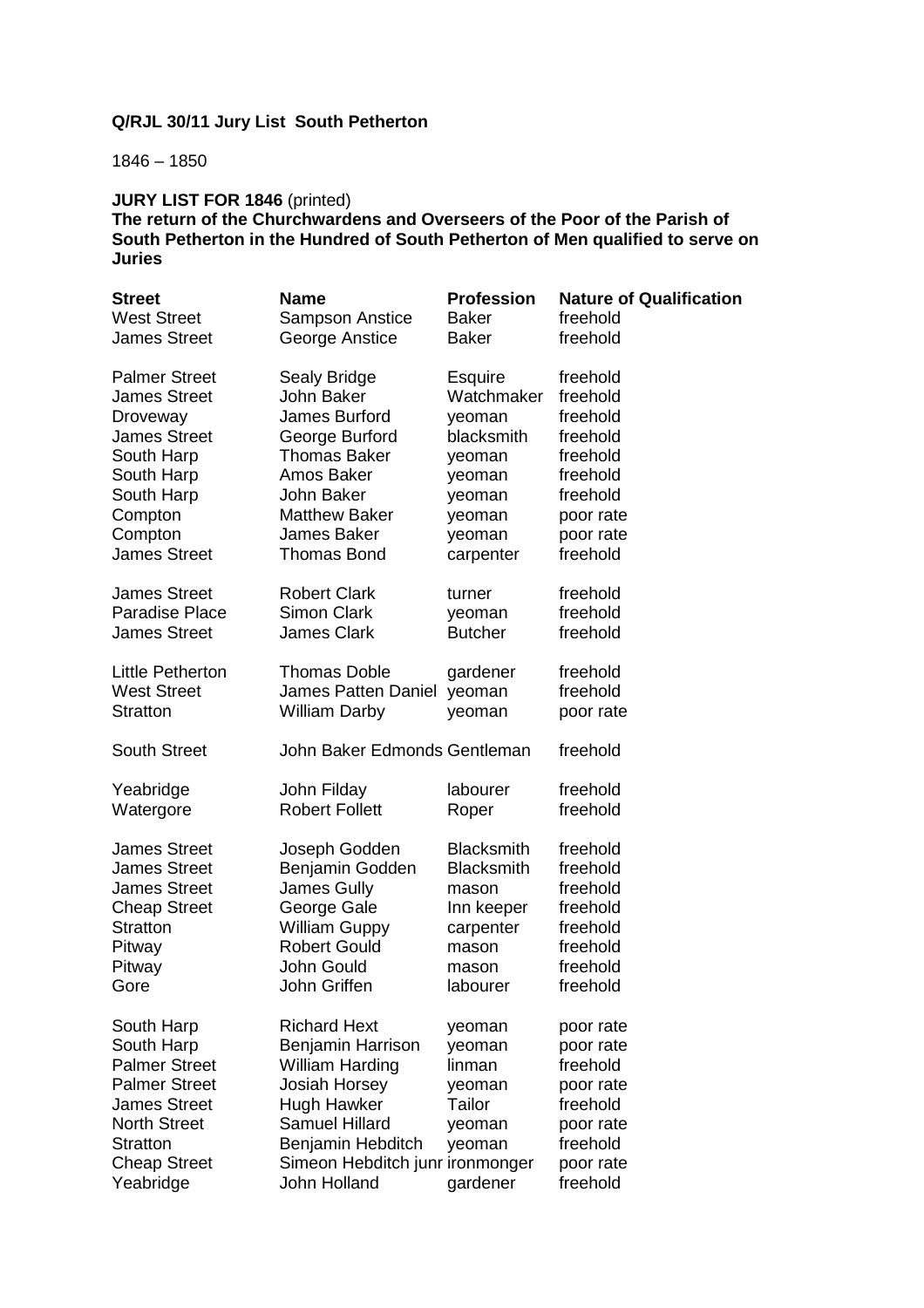| Moore                                                                                                       | John Hebditch                                                                                                                                                                          | yeoman                                                | freehold                                                                            |
|-------------------------------------------------------------------------------------------------------------|----------------------------------------------------------------------------------------------------------------------------------------------------------------------------------------|-------------------------------------------------------|-------------------------------------------------------------------------------------|
| South Harp                                                                                                  | Josiah Hebditch jun                                                                                                                                                                    | yeoman                                                | poor rate                                                                           |
| South Harp                                                                                                  | <b>Richard Hebditch</b>                                                                                                                                                                | yeoman                                                | poor rate                                                                           |
| Compton                                                                                                     | <b>James Hillard</b>                                                                                                                                                                   | yeoman                                                | poor rate                                                                           |
| <b>Palmer Street</b>                                                                                        | David Jeanes                                                                                                                                                                           | mason                                                 | freehold                                                                            |
| <b>Roundwell Street</b>                                                                                     | Robert Lyddon                                                                                                                                                                          | Gentleman                                             | freehold                                                                            |
| <b>James Street</b>                                                                                         | John Leekey                                                                                                                                                                            | Gentleman                                             | freehold                                                                            |
| <b>Palmer Street</b>                                                                                        | John Lavor                                                                                                                                                                             | yeoman                                                | freehold                                                                            |
| Stratton                                                                                                    | <b>Thomas Matthews</b>                                                                                                                                                                 | shoemaker                                             | freehold                                                                            |
| Compton                                                                                                     | <b>John Male</b>                                                                                                                                                                       | carpenter                                             | freehold                                                                            |
| South Harp                                                                                                  | George Moody                                                                                                                                                                           | yeoman                                                | poor rate                                                                           |
| Compton                                                                                                     | <b>William Nevil</b>                                                                                                                                                                   | yeoman                                                | poor rate                                                                           |
| Joyler's Mills<br>South Harp<br>Compton<br>Compton<br><b>James Street</b><br>Pitway<br><b>Palmer Street</b> | <b>Peter Cornelius Patten Miller</b><br>John Weston Peters<br><b>Burchall Peren</b><br>William Burchall Peren Gentleman<br>George Perratt<br><b>Charles Porter</b><br>Samuel Pottenger | Esquire<br>Esquire<br>currier<br>Inn keeper<br>yeoman | poor rate<br>freehold<br>freehold<br>freehold<br>freehold<br>poor rate<br>poor rate |
| <b>Brook</b>                                                                                                | James Robins                                                                                                                                                                           | baker                                                 | freehold                                                                            |
| Pitway                                                                                                      | <b>Gerrard Samson</b>                                                                                                                                                                  | baker                                                 | freehold                                                                            |
| <b>James Street</b>                                                                                         | George Sherring                                                                                                                                                                        | innkeeper                                             | freehold                                                                            |
| <b>Stratton</b>                                                                                             | John Staple                                                                                                                                                                            | Esquire                                               | freehold                                                                            |
| <b>South Street</b>                                                                                         | <b>Edmund Scott</b>                                                                                                                                                                    | yeoman                                                | freehold                                                                            |
| Compton                                                                                                     | <b>William Scott</b>                                                                                                                                                                   | yeoman                                                | poor rate                                                                           |
| Hele                                                                                                        | Aaron Tutchen                                                                                                                                                                          | yeoman                                                | freehold                                                                            |
| South Harp                                                                                                  | <b>Joseph Terrell</b>                                                                                                                                                                  | yeoman                                                | poor rate                                                                           |
| <b>North Street</b>                                                                                         | <b>John White</b>                                                                                                                                                                      | labourer                                              | freehold                                                                            |

Sealy Bridge Benjamin Hebditch - churchwardens

J B Edmonds Aaron Tutchen William Darby John Lavor Abraham Hodges - overseers

**JURY LIST FOR 1847** (handwritten not printed) **The return of the Churchwardens and Overseers of the Poor of the Parish of South Petherton in the Hundred of South Petherton of Men qualified to serve on Juries** 

| <b>Street</b>       | <b>Name</b>            | <b>Profession</b> | <b>Nature of Qualification</b> |
|---------------------|------------------------|-------------------|--------------------------------|
| West Street         | <b>Sampson Anstice</b> | Baker             | freehold                       |
| <b>James Street</b> | George Anstice         | Baker             | freehold                       |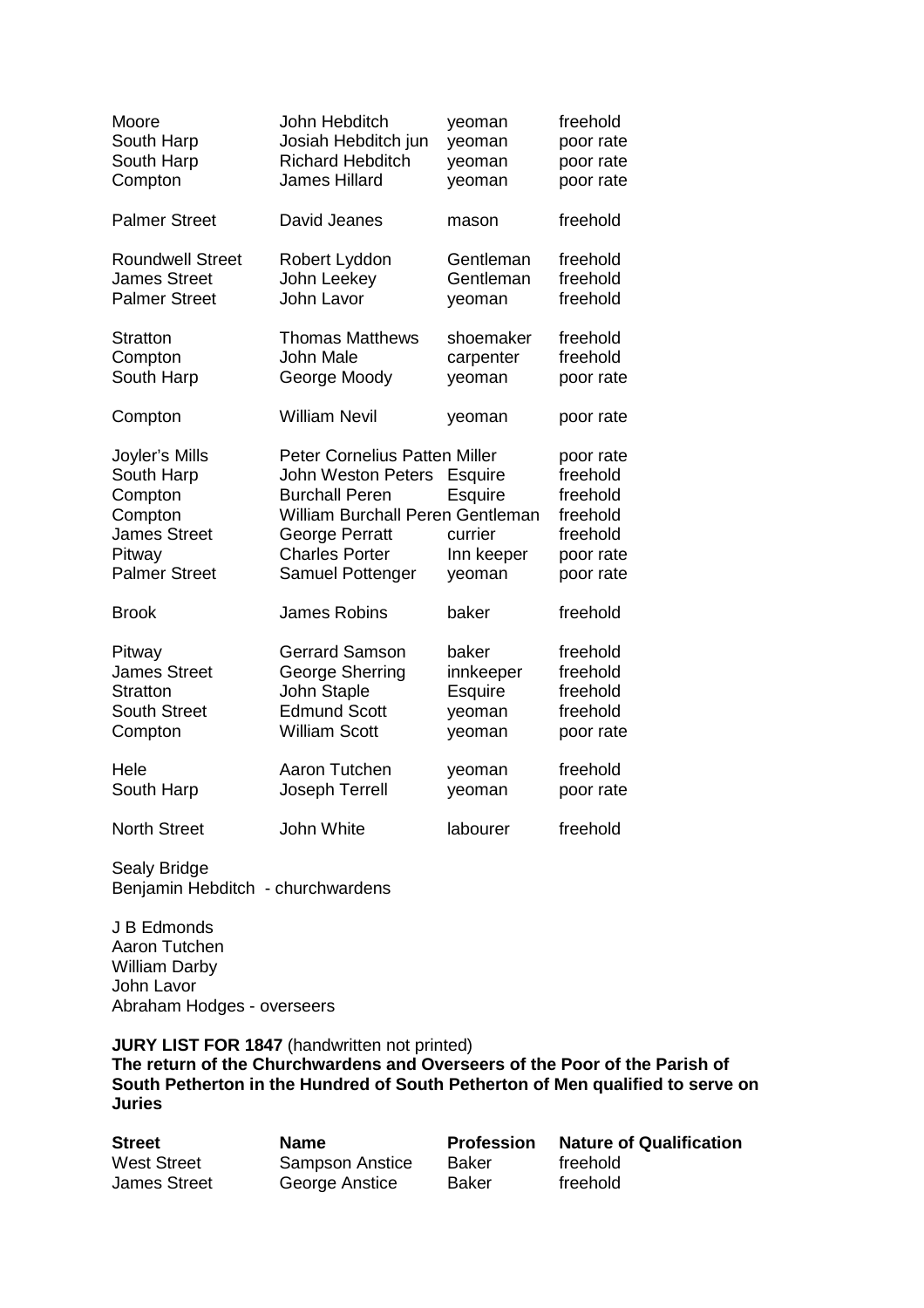| <b>Palmer Street</b>                                                                                                                                                                                                   | Sealy Bridge                                                                                                                                                                                                                                                                     | Esquire                                                                                                                | freehold                                                                                                                                                         |
|------------------------------------------------------------------------------------------------------------------------------------------------------------------------------------------------------------------------|----------------------------------------------------------------------------------------------------------------------------------------------------------------------------------------------------------------------------------------------------------------------------------|------------------------------------------------------------------------------------------------------------------------|------------------------------------------------------------------------------------------------------------------------------------------------------------------|
| <b>James Street</b>                                                                                                                                                                                                    | <b>John Baker</b>                                                                                                                                                                                                                                                                | Watchmaker                                                                                                             | freehold                                                                                                                                                         |
| Droveway                                                                                                                                                                                                               | James Burford                                                                                                                                                                                                                                                                    | yeoman                                                                                                                 | freehold                                                                                                                                                         |
| <b>James Street</b>                                                                                                                                                                                                    | George Burford                                                                                                                                                                                                                                                                   | blacksmith                                                                                                             | freehold                                                                                                                                                         |
| South Harp                                                                                                                                                                                                             | <b>Thomas Baker</b>                                                                                                                                                                                                                                                              | yeoman                                                                                                                 | freehold                                                                                                                                                         |
| South Harp                                                                                                                                                                                                             | Amos Baker                                                                                                                                                                                                                                                                       | yeoman                                                                                                                 | freehold                                                                                                                                                         |
| South Harp                                                                                                                                                                                                             | John Baker                                                                                                                                                                                                                                                                       | yeoman                                                                                                                 | freehold                                                                                                                                                         |
| Compton                                                                                                                                                                                                                | <b>Matthew Baker</b>                                                                                                                                                                                                                                                             | yeoman                                                                                                                 | poor rate                                                                                                                                                        |
| Compton                                                                                                                                                                                                                | <b>James Baker</b>                                                                                                                                                                                                                                                               | yeoman                                                                                                                 | poor rate                                                                                                                                                        |
| <b>James Street</b>                                                                                                                                                                                                    | <b>Thomas Bond</b>                                                                                                                                                                                                                                                               | carpenter                                                                                                              | freehold                                                                                                                                                         |
| <b>James Street</b>                                                                                                                                                                                                    | <b>Robert Clark</b>                                                                                                                                                                                                                                                              | turner                                                                                                                 | freehold                                                                                                                                                         |
| <b>Paradise Place</b>                                                                                                                                                                                                  | <b>Simon Clark</b>                                                                                                                                                                                                                                                               | yeoman                                                                                                                 | freehold                                                                                                                                                         |
| <b>James Street</b>                                                                                                                                                                                                    | <b>James Clark</b>                                                                                                                                                                                                                                                               | <b>Butcher</b>                                                                                                         | freehold                                                                                                                                                         |
| Little Petherton                                                                                                                                                                                                       | Thomas Doble                                                                                                                                                                                                                                                                     | gardener                                                                                                               | freehold                                                                                                                                                         |
| <b>West Street</b>                                                                                                                                                                                                     | <b>James Patten Daniel</b>                                                                                                                                                                                                                                                       | yeoman                                                                                                                 | freehold                                                                                                                                                         |
| <b>Stratton</b>                                                                                                                                                                                                        | <b>William Darby</b>                                                                                                                                                                                                                                                             | yeoman                                                                                                                 | poor rate                                                                                                                                                        |
| <b>South Street</b>                                                                                                                                                                                                    | John Baker Edmonds Gentleman                                                                                                                                                                                                                                                     |                                                                                                                        | freehold                                                                                                                                                         |
| Yeabridge                                                                                                                                                                                                              | John Filday                                                                                                                                                                                                                                                                      | labourer                                                                                                               | freehold                                                                                                                                                         |
| Watergore                                                                                                                                                                                                              | <b>Robert Follett</b>                                                                                                                                                                                                                                                            | Roper                                                                                                                  | freehold                                                                                                                                                         |
| <b>James Street</b>                                                                                                                                                                                                    | Joseph Godden                                                                                                                                                                                                                                                                    | <b>Blacksmith</b>                                                                                                      | freehold                                                                                                                                                         |
| <b>James Street</b>                                                                                                                                                                                                    | <b>James Gully</b>                                                                                                                                                                                                                                                               | mason                                                                                                                  | freehold                                                                                                                                                         |
| <b>Cheap Street</b>                                                                                                                                                                                                    | George Gale                                                                                                                                                                                                                                                                      | Inn keeper                                                                                                             | freehold                                                                                                                                                         |
| <b>Stratton</b>                                                                                                                                                                                                        | <b>William Guppy</b>                                                                                                                                                                                                                                                             | carpenter                                                                                                              | freehold                                                                                                                                                         |
| Pitway                                                                                                                                                                                                                 | <b>Robert Gould</b>                                                                                                                                                                                                                                                              | mason                                                                                                                  | freehold                                                                                                                                                         |
| Pitway                                                                                                                                                                                                                 | John Gould                                                                                                                                                                                                                                                                       | mason                                                                                                                  | freehold                                                                                                                                                         |
| Gore                                                                                                                                                                                                                   | John Griffen                                                                                                                                                                                                                                                                     | labourer                                                                                                               | freehold                                                                                                                                                         |
| <b>James Street</b>                                                                                                                                                                                                    | <b>Elias Gayleard</b>                                                                                                                                                                                                                                                            | sadler                                                                                                                 | freehold                                                                                                                                                         |
| South Harp<br>South Harp<br>Palmer Street<br><b>Palmer Street</b><br><b>James Street</b><br><b>North Street</b><br><b>Stratton</b><br><b>Cheap Street</b><br>Yeabridge<br>Moore<br>South Harp<br>South Harp<br>Compton | <b>Richard Hext</b><br>Benjamin Harrison<br>William Harding<br>Josiah Horsey<br>Hugh Hawker<br><b>Samuel Hillard</b><br>Benjamin Hebditch<br>Simeon Hebditch junr ironmonger<br>John Holland<br>John Hebditch<br>Josiah Hebditch jun<br><b>Richard Hebditch</b><br>James Hillard | yeoman<br>yeoman<br>linman<br>yeoman<br>Tailor<br>yeoman<br>yeoman<br>gardener<br>yeoman<br>yeoman<br>yeoman<br>yeoman | poor rate<br>poor rate<br>freehold<br>poor rate<br>freehold<br>poor rate<br>freehold<br>poor rate<br>freehold<br>freehold<br>poor rate<br>poor rate<br>poor rate |
| <b>Palmer Street</b>                                                                                                                                                                                                   | David Jeanes                                                                                                                                                                                                                                                                     | mason                                                                                                                  | freehold                                                                                                                                                         |
| <b>Roundwell Street</b>                                                                                                                                                                                                | Robert Lyddon                                                                                                                                                                                                                                                                    | Gentleman                                                                                                              | freehold                                                                                                                                                         |
| <b>James Street</b>                                                                                                                                                                                                    | John Leekey                                                                                                                                                                                                                                                                      | Gentleman                                                                                                              | freehold                                                                                                                                                         |
| <b>Palmer Street</b>                                                                                                                                                                                                   | John Lavor                                                                                                                                                                                                                                                                       | yeoman                                                                                                                 | freehold                                                                                                                                                         |
| <b>Stratton</b>                                                                                                                                                                                                        | <b>Thomas Matthews</b>                                                                                                                                                                                                                                                           | shoemaker                                                                                                              | freehold                                                                                                                                                         |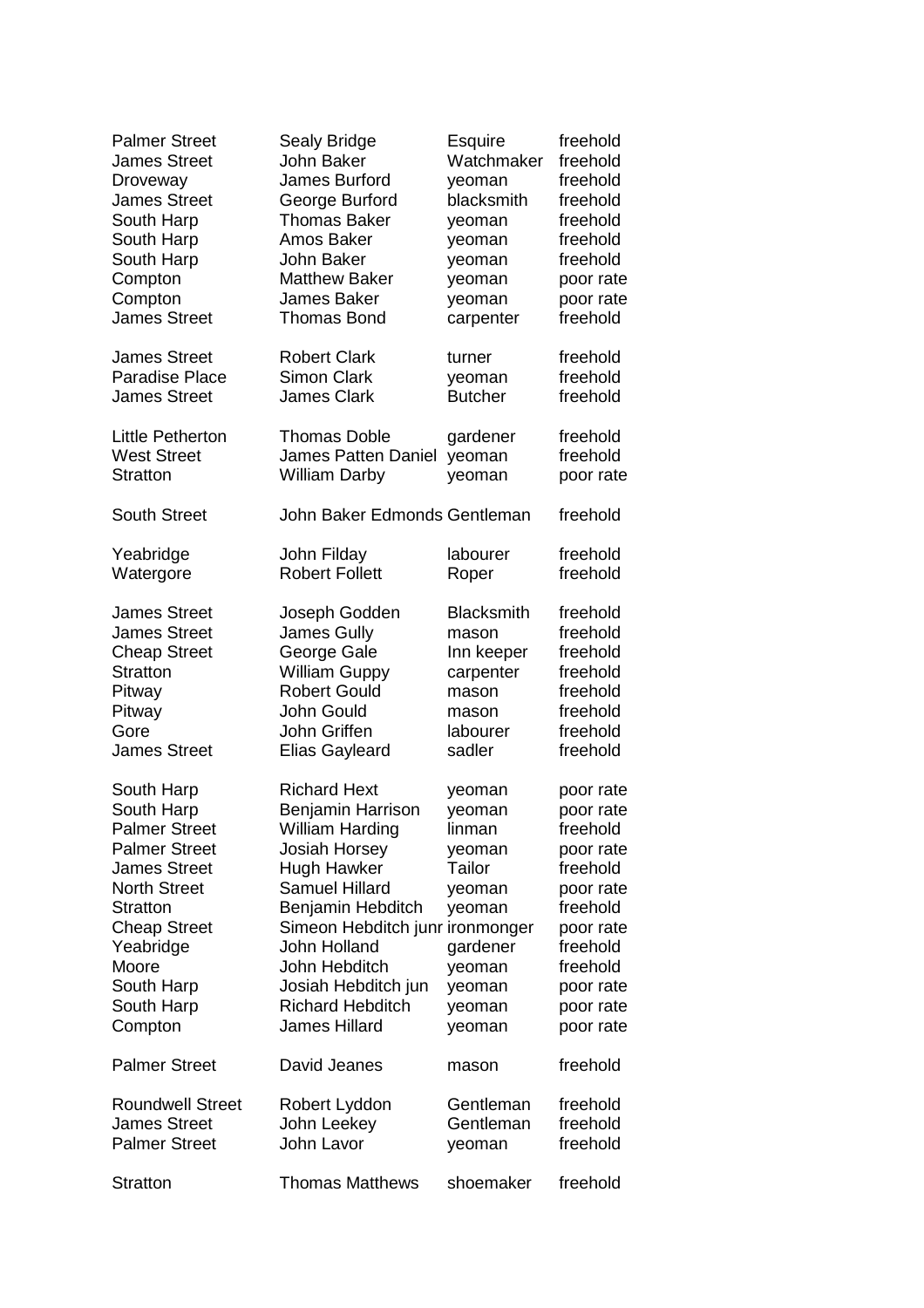| Compton                                                                                                                  | John Male                                                                                                                                                                                         | carpenter                                                                 | freehold                                                                                         |
|--------------------------------------------------------------------------------------------------------------------------|---------------------------------------------------------------------------------------------------------------------------------------------------------------------------------------------------|---------------------------------------------------------------------------|--------------------------------------------------------------------------------------------------|
| South Harp                                                                                                               | George Moody                                                                                                                                                                                      | yeoman                                                                    | poor rate                                                                                        |
| Compton<br>Watergore<br>Joyler's Mills<br>South Harp<br>Compton<br><b>James Street</b><br>Pitway<br><b>Palmer Street</b> | <b>William Nevil</b><br>James Napper<br><b>Peter Cornelius Patten Miller</b><br><b>John Weston Peters</b><br><b>Burchall Peren</b><br>George Perratt<br><b>Charles Porter</b><br>Samuel Pottenger | yeoman<br>yeoman<br>Esquire<br>Esquire<br>currier<br>Inn keeper<br>yeoman | poor rate<br>freehold<br>poor rate<br>freehold<br>freehold<br>freehold<br>poor rate<br>poor rate |
| <b>James Street</b>                                                                                                      | <b>James Robins</b>                                                                                                                                                                               | baker                                                                     | freehold                                                                                         |
| Pitway                                                                                                                   | <b>Gerrard Samson</b>                                                                                                                                                                             | baker                                                                     | freehold                                                                                         |
| <b>James Street</b>                                                                                                      | George Sherring                                                                                                                                                                                   | innkeeper                                                                 | freehold                                                                                         |
| <b>Stratton</b>                                                                                                          | John Staple                                                                                                                                                                                       | Esquire                                                                   | freehold                                                                                         |
| <b>South Street</b>                                                                                                      | <b>Edmund Scott</b>                                                                                                                                                                               | yeoman                                                                    | freehold                                                                                         |
| Compton                                                                                                                  | <b>William Scott</b>                                                                                                                                                                              | yeoman                                                                    | poor rate                                                                                        |
| Hele                                                                                                                     | Aaron Tutchen                                                                                                                                                                                     | yeoman                                                                    | freehold                                                                                         |
| South Harp                                                                                                               | Joseph Terrell                                                                                                                                                                                    | yeoman                                                                    | poor rate                                                                                        |
| <b>North Street</b>                                                                                                      | John White                                                                                                                                                                                        | labourer                                                                  | freehold                                                                                         |

(Abraham Hodges – overseer)

#### **JURY LIST FOR 1848** (printed)

**The return of the Churchwardens and Overseers of the Poor of the Parish of South Petherton in the Hundred of South Petherton of Men qualified to serve on Juries** 

| <b>Street</b>           | <b>Name</b>           | <b>Profession</b> | <b>Nature of Qualification</b> |
|-------------------------|-----------------------|-------------------|--------------------------------|
| <b>West Street</b>      | Sampson Anstice       | Baker             | freehold                       |
| <b>Palmer Street</b>    | Sealy Bridge          | <b>Esquire</b>    | freehold                       |
| <b>James Street</b>     | John Baker            | Watchmaker        | freehold                       |
| Droveway                | James Burford         | yeoman            | freehold                       |
| <b>James Street</b>     | George Burford        | blacksmith        | freehold                       |
| South Harp              | <b>Thomas Baker</b>   | yeoman            | freehold                       |
| South Harp              | Amos Baker            | yeoman            | freehold                       |
| South Harp              | John Baker            | yeoman            | freehold                       |
| Compton                 | <b>Matthew Baker</b>  | yeoman            | poor rate                      |
| Compton                 | <b>James Baker</b>    | yeoman            | poor rate                      |
| <b>James Street</b>     | <b>Thomas Bond</b>    | carpenter         | freehold                       |
| <b>Roundwell Street</b> | <b>Benjamin Brice</b> | shoemaker         | freehold                       |
| <b>James Street</b>     | <b>Robert Clark</b>   | turner            | freehold                       |
| Paradise Place          | <b>Simon Clark</b>    | yeoman            | freehold                       |
| <b>James Street</b>     | <b>James Clark</b>    | <b>Butcher</b>    | freehold                       |
| <b>Little Petherton</b> | <b>Thomas Doble</b>   | gardener          | freehold                       |
| <b>West Street</b>      | James Patten Daniel   | yeoman            | freehold                       |
| <b>Stratton</b>         | <b>William Darby</b>  | yeoman            | poor rate                      |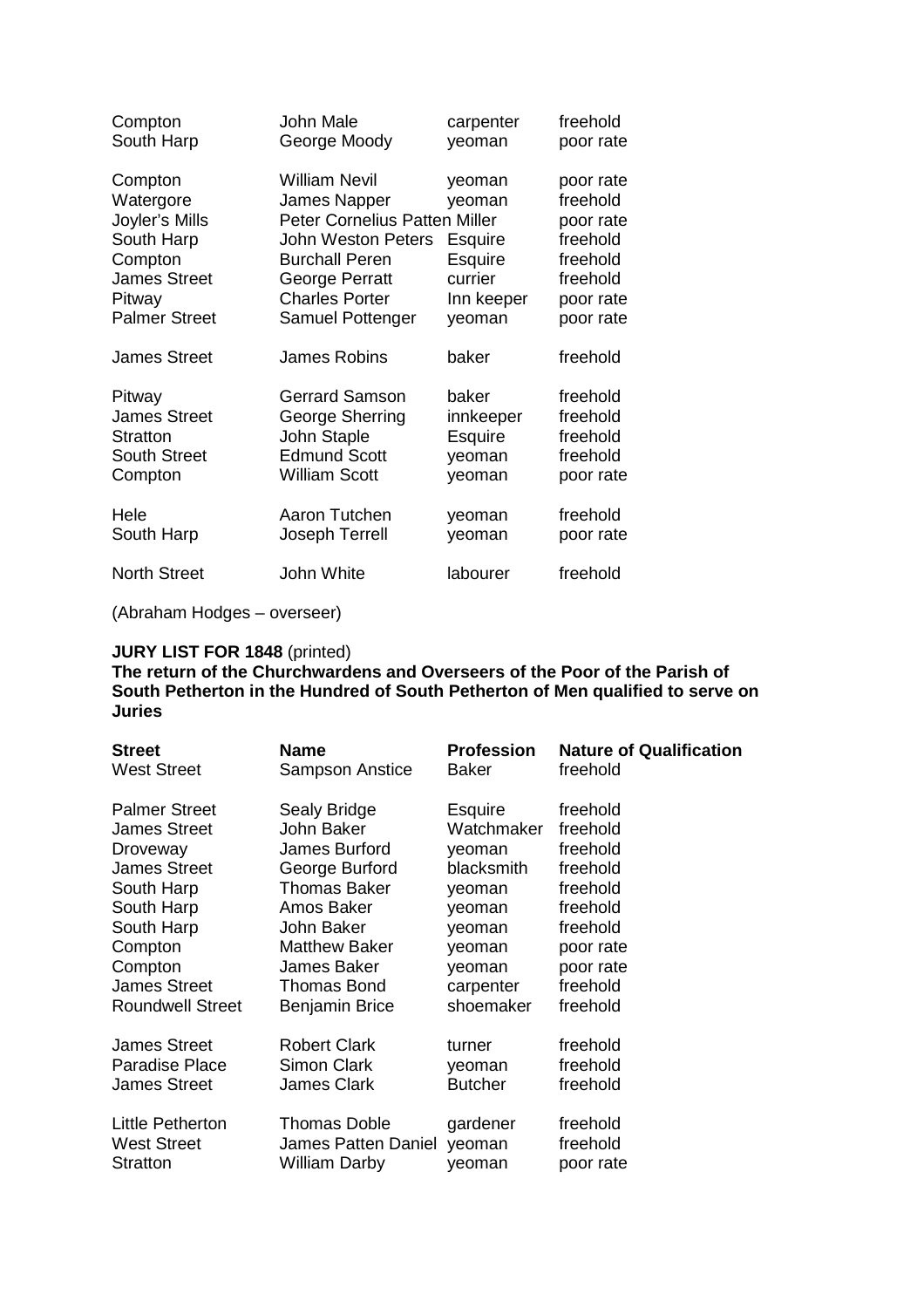| <b>South Street</b>                                                                                                                                                                                                 | John Baker Edmonds Gentleman                                                                                                                                                                                                                                                                         |                                                                                                                        | freehold                                                                                                                                                         |
|---------------------------------------------------------------------------------------------------------------------------------------------------------------------------------------------------------------------|------------------------------------------------------------------------------------------------------------------------------------------------------------------------------------------------------------------------------------------------------------------------------------------------------|------------------------------------------------------------------------------------------------------------------------|------------------------------------------------------------------------------------------------------------------------------------------------------------------|
| Yeabridge                                                                                                                                                                                                           | John Filday                                                                                                                                                                                                                                                                                          | carpenter                                                                                                              | freehold                                                                                                                                                         |
| Watergore                                                                                                                                                                                                           | <b>Robert Follett</b>                                                                                                                                                                                                                                                                                | Roper                                                                                                                  | freehold                                                                                                                                                         |
| <b>James Street</b>                                                                                                                                                                                                 | Joseph Godden                                                                                                                                                                                                                                                                                        | <b>Blacksmith</b>                                                                                                      | freehold                                                                                                                                                         |
| <b>James Street</b>                                                                                                                                                                                                 | <b>James Gully</b>                                                                                                                                                                                                                                                                                   | mason                                                                                                                  | freehold                                                                                                                                                         |
| <b>Cheap Street</b>                                                                                                                                                                                                 | George Gale                                                                                                                                                                                                                                                                                          | Inn keeper                                                                                                             | freehold                                                                                                                                                         |
| <b>Stratton</b>                                                                                                                                                                                                     | <b>William Guppy</b>                                                                                                                                                                                                                                                                                 | carpenter                                                                                                              | freehold                                                                                                                                                         |
| Pitway                                                                                                                                                                                                              | <b>Robert Gould</b>                                                                                                                                                                                                                                                                                  | mason                                                                                                                  | freehold                                                                                                                                                         |
| Pitway                                                                                                                                                                                                              | John Gould                                                                                                                                                                                                                                                                                           | mason                                                                                                                  | freehold                                                                                                                                                         |
| Gore                                                                                                                                                                                                                | John Griffen                                                                                                                                                                                                                                                                                         | labourer                                                                                                               | freehold                                                                                                                                                         |
| <b>James Street</b>                                                                                                                                                                                                 | <b>Elias Gayleard</b>                                                                                                                                                                                                                                                                                | saddler                                                                                                                | freehold                                                                                                                                                         |
| South Harp<br><b>Palmer Street</b><br><b>Palmer Street</b><br><b>James Street</b><br><b>North Street</b><br>Stratton<br><b>Cheap Street</b><br>Yeabridge<br>Moore<br>South Harp<br>South Harp<br>Compton<br>Compton | Benjamin Harrison<br><b>William Harding</b><br><b>Josiah Horsey</b><br><b>Hugh Hawker</b><br><b>Samuel Hillard</b><br>Benjamin Hebditch<br>Simeon Hebditch junr ironmonger<br>John Holland<br>John Hebditch<br>Josiah Hebditch<br><b>Richard Hebditch</b><br>James Hillard<br><b>Charles Harding</b> | yeoman<br>linman<br>yeoman<br>Tailor<br>yeoman<br>yeoman<br>gardener<br>yeoman<br>yeoman<br>yeoman<br>yeoman<br>yeoman | poor rate<br>freehold<br>poor rate<br>freehold<br>poor rate<br>freehold<br>poor rate<br>freehold<br>freehold<br>poor rate<br>poor rate<br>poor rate<br>poor rate |
|                                                                                                                                                                                                                     |                                                                                                                                                                                                                                                                                                      |                                                                                                                        |                                                                                                                                                                  |
| <b>Palmer Street</b>                                                                                                                                                                                                | David Jeanes                                                                                                                                                                                                                                                                                         | mason                                                                                                                  | freehold                                                                                                                                                         |
| <b>Roundwell Street</b>                                                                                                                                                                                             | Robert Lyddon                                                                                                                                                                                                                                                                                        | Gentleman                                                                                                              | freehold                                                                                                                                                         |
| <b>James Street</b>                                                                                                                                                                                                 | John Leekey                                                                                                                                                                                                                                                                                          | Gentleman                                                                                                              | freehold                                                                                                                                                         |
| Compton                                                                                                                                                                                                             | John Male                                                                                                                                                                                                                                                                                            | carpenter                                                                                                              | freehold                                                                                                                                                         |
| South Harp                                                                                                                                                                                                          | George Moody                                                                                                                                                                                                                                                                                         | yeoman                                                                                                                 | poor rate                                                                                                                                                        |
| Compton                                                                                                                                                                                                             | <b>William Nevil</b>                                                                                                                                                                                                                                                                                 | yeoman                                                                                                                 | poor rate                                                                                                                                                        |
| Watergore                                                                                                                                                                                                           | James Napper                                                                                                                                                                                                                                                                                         | yeoman                                                                                                                 | freehold                                                                                                                                                         |
| Joyler's Mills<br>South Harp<br>Compton<br><b>James Street</b><br>Pitway<br><b>Palmer Street</b>                                                                                                                    | <b>Peter Cornelius Patten Miller</b><br>John Weston Peters<br><b>Burchall Peren</b><br><b>George Perratt</b><br><b>Charles Porter</b><br>Samuel Pottenger                                                                                                                                            | <b>Esquire</b><br><b>Esquire</b><br>currier<br>Inn keeper<br>yeoman                                                    | poor rate<br>freehold<br>freehold<br>freehold<br>poor rate<br>poor rate                                                                                          |
| <b>James Street</b>                                                                                                                                                                                                 | <b>James Robins</b>                                                                                                                                                                                                                                                                                  | baker                                                                                                                  | freehold                                                                                                                                                         |
| Pitway                                                                                                                                                                                                              | <b>Gerrard Samson</b>                                                                                                                                                                                                                                                                                | baker                                                                                                                  | freehold                                                                                                                                                         |
| <b>James Street</b>                                                                                                                                                                                                 | George Sherren                                                                                                                                                                                                                                                                                       | innkeeper                                                                                                              | freehold                                                                                                                                                         |
| <b>South Street</b>                                                                                                                                                                                                 | <b>Edmund Scott</b>                                                                                                                                                                                                                                                                                  | yeoman                                                                                                                 | freehold                                                                                                                                                         |
| Compton                                                                                                                                                                                                             | <b>William Scott</b>                                                                                                                                                                                                                                                                                 | yeoman                                                                                                                 | poor rate                                                                                                                                                        |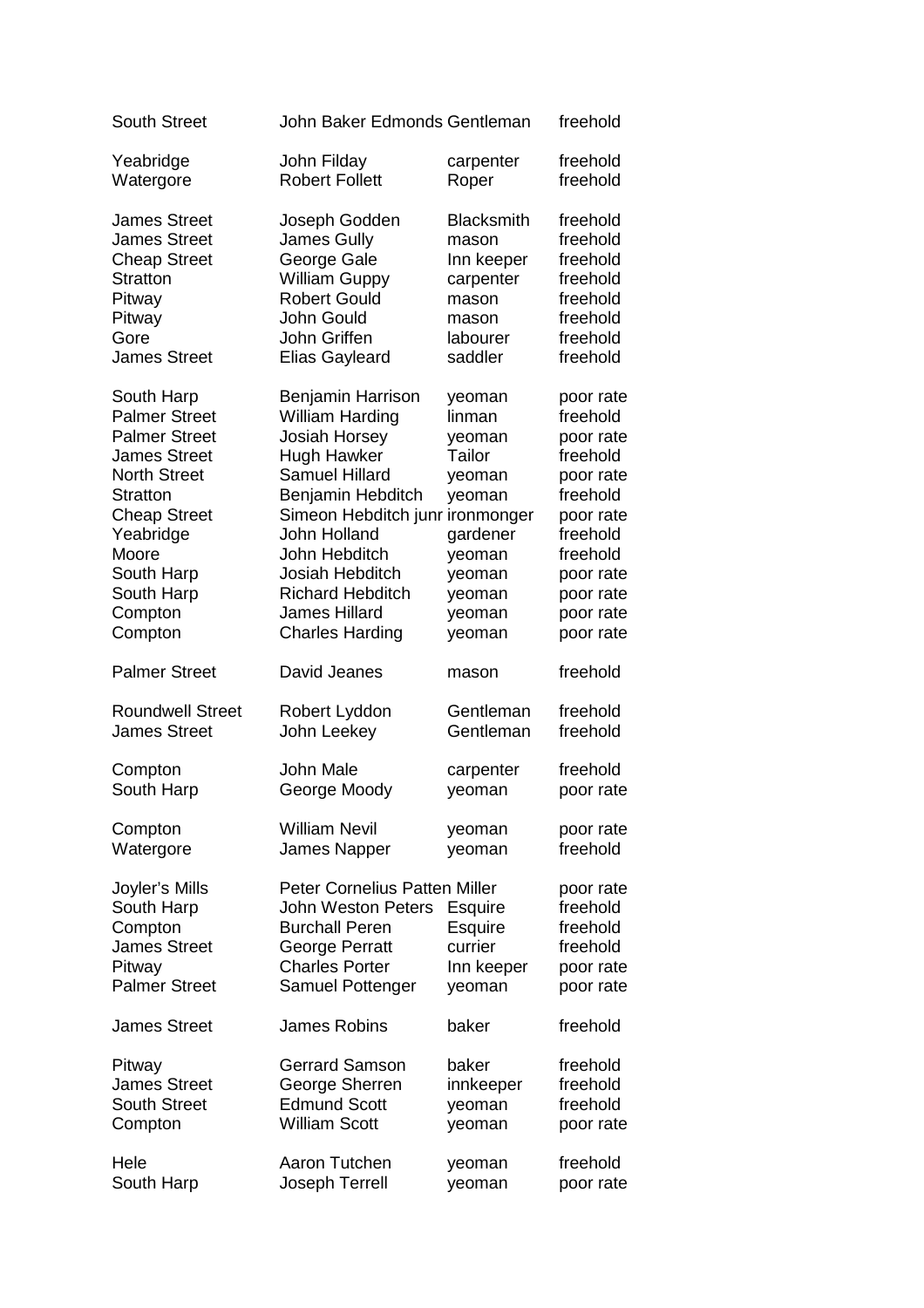North Street **John White labourer** freehold

Sealy Bridge Benjamin Hebditch – church wardens

J B Edmonds Aaron Tutchen William Darby John Lavor Abraham Hodges – overseers

### **JURY LIST FOR 1849**

**The return of the Churchwardens and Overseers of the Poor of the Parish of South Petherton in the Hundred of South Petherton of Men qualified to serve on Juries** 

| <b>Street</b>           | <b>Name</b>                  | <b>Profession</b> | <b>Nature of Qualification</b> |
|-------------------------|------------------------------|-------------------|--------------------------------|
| <b>James Street</b>     | George Anstice               | <b>Baker</b>      | freehold                       |
| <b>West Street</b>      | <b>Sampson Anstice</b>       | <b>Baker</b>      | freehold                       |
| <b>Palmer Street</b>    | Sealy Bridge                 | <b>Esquire</b>    | freehold                       |
| Droveway                | James Burford                | yeoman            | freehold                       |
| <b>James Street</b>     | George Burford               | blacksmith        | freehold                       |
| South Harp              | <b>Thomas Baker</b>          | yeoman            | freehold                       |
| South Harp              | Amos Baker                   | yeoman            | freehold                       |
| South Harp              | John Baker                   | yeoman            | freehold                       |
| Compton                 | <b>Matthew Baker</b>         | yeoman            | poor rate                      |
| Compton                 | James Baker                  | yeoman            | poor rate                      |
| <b>James Street</b>     | <b>Thomas Bond</b>           | carpenter         | freehold                       |
| <b>Roundwell Street</b> | <b>Benjamin Brice</b>        | shoemaker         | freehold                       |
| <b>James Street</b>     | <b>Robert Clark</b>          | turner            | freehold                       |
| <b>Paradise Place</b>   | <b>Simon Clark</b>           | yeoman            | freehold                       |
| <b>James Street</b>     | <b>James Clark</b>           | <b>Butcher</b>    | freehold                       |
| <b>Silver Street</b>    | <b>Samuel Coles</b>          | yeoman            | poor rate                      |
| <b>Little Petherton</b> | <b>Thomas Doble</b>          | gardener          | freehold                       |
| <b>West Street</b>      | James Patten Daniel yeoman   |                   | freehold                       |
| <b>South Street</b>     | John Baker Edmonds Gentleman |                   | freehold                       |
| Yeabridge               | John Filday                  | carpenter         | freehold                       |
| Watergore               | <b>Robert Follett</b>        | Roper             | freehold                       |
| <b>James Street</b>     | Joseph Godden                | <b>Blacksmith</b> | freehold                       |
| <b>James Street</b>     | James Gully                  | mason             | freehold                       |
| <b>Cheap Street</b>     | George Gale                  | Inn keeper        | freehold                       |
| <b>Stratton</b>         | <b>William Guppy</b>         | carpenter         | freehold                       |
| Pitway                  | <b>Robert Gould</b>          | mason             | freehold                       |
| Pitway                  | John Gould                   | mason             | freehold                       |
| Gore                    | John Griffen                 | labourer          | freehold                       |
| <b>James Street</b>     | <b>Elias Gayleard</b>        | saddler           | freehold                       |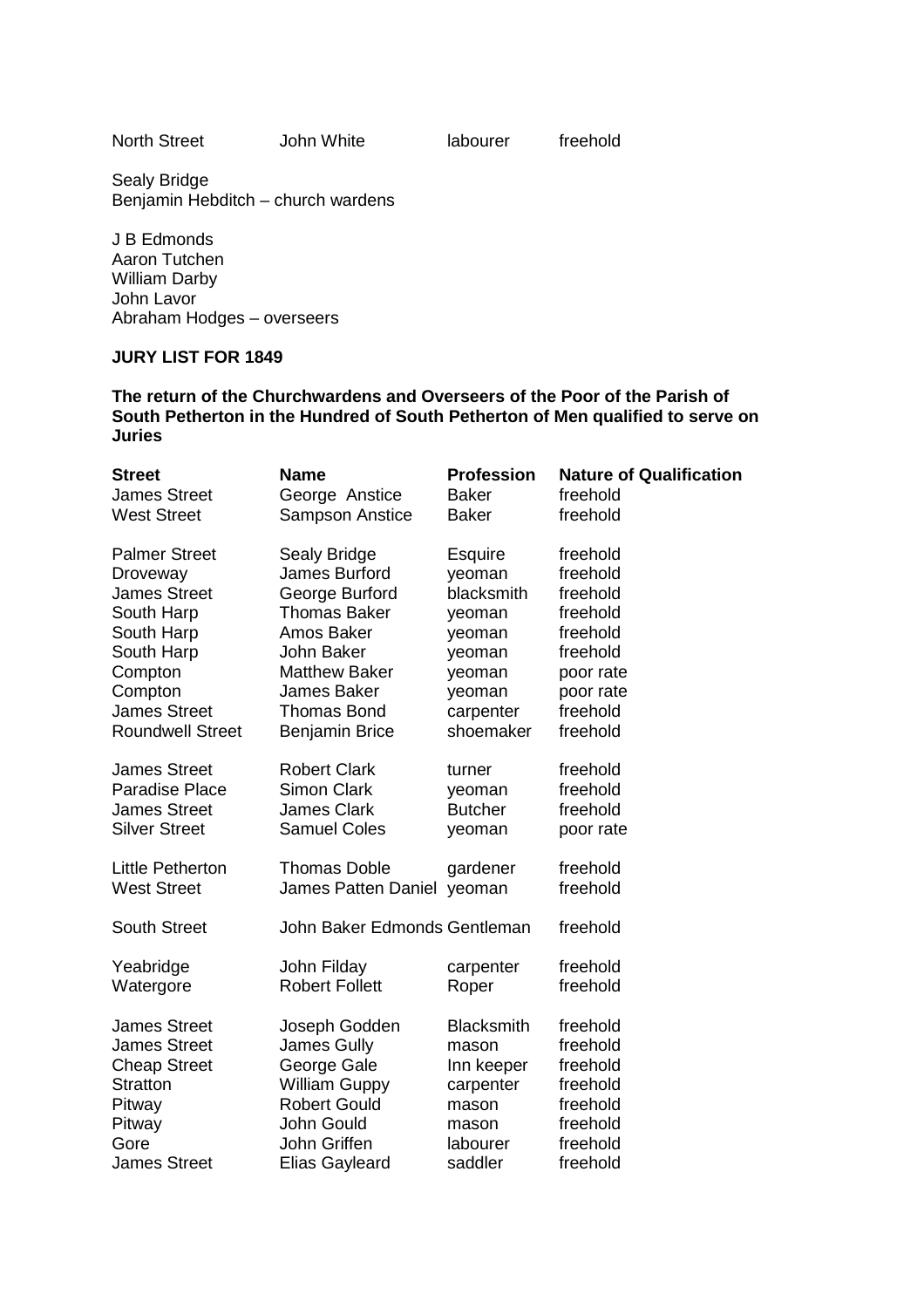| South Harp                                                                                       | Benjamin Harrison                                                                                                                                         | yeoman                                                | poor rate                                                               |
|--------------------------------------------------------------------------------------------------|-----------------------------------------------------------------------------------------------------------------------------------------------------------|-------------------------------------------------------|-------------------------------------------------------------------------|
| <b>Palmer Street</b>                                                                             | <b>William Harding</b>                                                                                                                                    | yeoman                                                | freehold                                                                |
| <b>James Street</b>                                                                              | <b>Hugh Hawker</b>                                                                                                                                        | Tailor                                                | freehold                                                                |
| <b>North Street</b>                                                                              | <b>Samuel Hillard</b>                                                                                                                                     | yeoman                                                | poor rate                                                               |
| <b>Stratton</b>                                                                                  | Benjamin Hebditch                                                                                                                                         | yeoman                                                | freehold                                                                |
| <b>Cheap Street</b>                                                                              | Simeon Hebditch junr                                                                                                                                      | ironmonger                                            | poor rate                                                               |
| Yeabridge                                                                                        | John Holland                                                                                                                                              | gardener                                              | freehold                                                                |
| Moore                                                                                            | John Hebditch                                                                                                                                             | yeoman                                                | freehold                                                                |
| South Harp                                                                                       | Josiah Hebditch                                                                                                                                           | yeoman                                                | poor rate                                                               |
| South Harp                                                                                       | <b>Richard Hebditch</b>                                                                                                                                   | yeoman                                                | poor rate                                                               |
| Compton                                                                                          | James Hillard                                                                                                                                             | yeoman                                                | poor rate                                                               |
| Compton                                                                                          | <b>Charles Harding</b>                                                                                                                                    | yeoman                                                | poor rate                                                               |
| <b>Palmer Street</b>                                                                             | David Jeanes                                                                                                                                              | mason                                                 | freehold                                                                |
| <b>James Street</b>                                                                              | Joseph Lang                                                                                                                                               | baker                                                 | poor rate                                                               |
| <b>Roundwell Street</b>                                                                          | Robert Lyddon                                                                                                                                             | Gentleman                                             | freehold                                                                |
| Compton                                                                                          | John Male                                                                                                                                                 | carpenter                                             | freehold                                                                |
| <b>South Street</b>                                                                              | Samuel McMullen                                                                                                                                           | draper                                                | freehold                                                                |
| South Harp                                                                                       | George Moody                                                                                                                                              | yeoman                                                | poor rate                                                               |
| Compton                                                                                          | <b>William Nevil</b>                                                                                                                                      | yeoman                                                | poor rate                                                               |
| Watergore                                                                                        | <b>James Napper</b>                                                                                                                                       | yeoman                                                | freehold                                                                |
| <b>Palmer Street</b>                                                                             | Joseph Ostler                                                                                                                                             | yeoman                                                | poor rate                                                               |
| Joyler's Mills<br>South Harp<br>Compton<br><b>James Street</b><br>Pitway<br><b>Palmer Street</b> | <b>Peter Cornelius Patten Miller</b><br><b>John Weston Peters</b><br><b>Burchall Peren</b><br>George Perratt<br><b>Charles Porter</b><br>Samuel Pottenger | Esquire<br>Esquire<br>currier<br>Inn keeper<br>yeoman | poor rate<br>freehold<br>freehold<br>freehold<br>poor rate<br>poor rate |
| James Street                                                                                     | James Robins                                                                                                                                              | baker                                                 | freehold                                                                |
| Pitway                                                                                           | <b>Gerrard Samson</b>                                                                                                                                     | baker                                                 | freehold                                                                |
| <b>James Street</b>                                                                              | George Sherren                                                                                                                                            | innkeeper                                             | freehold                                                                |
| <b>South Street</b>                                                                              | <b>Edmund Scott</b>                                                                                                                                       | yeoman                                                | freehold                                                                |
| Compton                                                                                          | <b>William Scott</b>                                                                                                                                      | yeoman                                                | poor rate                                                               |
| Hele                                                                                             | Aaron Tutchen                                                                                                                                             | yeoman                                                | freehold                                                                |
| South Harp                                                                                       | Joseph Terrell                                                                                                                                            | yeoman                                                | poor rate                                                               |
| <b>North Street</b>                                                                              | John White                                                                                                                                                | labourer                                              | freehold                                                                |

Abraham Hodges – overseer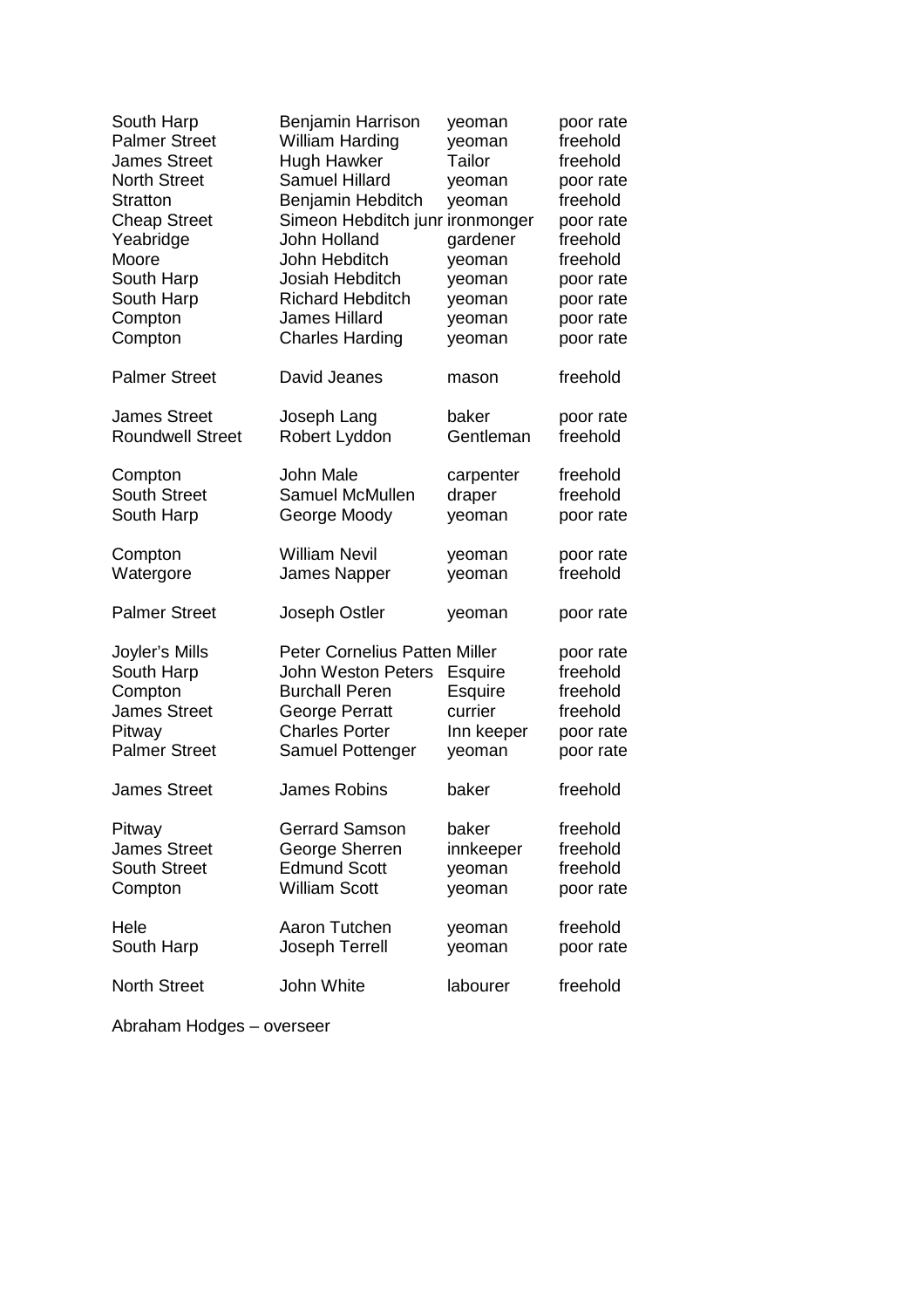## **JURY LIST FOR 1850**

**The return of the Churchwardens and Overseers of the Poor of the Parish of South Petherton in the Hundred of South Petherton of Men qualified to serve on Juries** 

| <b>Street</b>           | <b>Name</b>                     | <b>Profession</b> | <b>Nature of Qualification</b> |
|-------------------------|---------------------------------|-------------------|--------------------------------|
| <b>James Street</b>     | George Anstice                  | <b>Baker</b>      | freehold                       |
| <b>West Street</b>      | <b>Sampson Anstice</b>          | <b>Baker</b>      | freehold                       |
| Droveway                | James Burford                   | yeoman            | freehold                       |
| <b>James Street</b>     | George Burford                  | blacksmith        | freehold                       |
| South Harp              | Thomas Baker                    | yeoman            | freehold                       |
| South Harp              | John Baker                      | yeoman            | freehold                       |
| Compton                 | <b>Matthew Baker</b>            | yeoman            | poor rate                      |
| Compton                 | James Baker                     | yeoman            | poor rate                      |
| <b>James Street</b>     | <b>Thomas Bond</b>              | carpenter         | freehold                       |
| <b>Roundwell Street</b> | <b>Benjamin Brice</b>           | shoemaker         | freehold                       |
| <b>James Street</b>     | <b>Robert Clark</b>             | turner            | freehold                       |
| <b>Paradise Place</b>   | <b>Simon Clark</b>              | yeoman            | freehold                       |
| <b>James Street</b>     | <b>James Clark</b>              | <b>Butcher</b>    | freehold                       |
| <b>Silver Street</b>    | <b>Samuel Coles</b>             | yeoman            | poor rate                      |
| Little Petherton        | <b>Thomas Doble</b>             | gardener          | freehold                       |
| <b>West Street</b>      | James Patten Daniel yeoman      |                   | freehold                       |
| <b>South Street</b>     | John Baker Edmonds Gentleman    |                   | freehold                       |
| Yeabridge               | John Filday                     | carpenter         | freehold                       |
| Watergore               | <b>Robert Follett</b>           | Roper             | freehold                       |
| <b>James Street</b>     | James Gully                     | mason             | freehold                       |
| <b>Cheap Street</b>     | George Gale                     | Inn keeper        | freehold                       |
| <b>Stratton</b>         | <b>William Guppy</b>            | carpenter         | freehold                       |
| Pitway                  | <b>Robert Gould</b>             | mason             | freehold                       |
| Pitway                  | John Gould                      | mason             | freehold                       |
| Gore                    | John Griffen                    | labourer          | freehold                       |
| <b>James Street</b>     | <b>Elias Gayleard</b>           | saddler           | freehold                       |
| South Harp              | Benjamin Harrison               | yeoman            | poor rate                      |
| <b>Palmer Street</b>    | <b>William Harding</b>          | yeoman            | freehold                       |
| <b>James Street</b>     | Hugh Hawker                     | Tailor            | freehold                       |
| <b>North Street</b>     | <b>Samuel Hillard</b>           | yeoman            | poor rate                      |
| <b>Stratton</b>         | Benjamin Hebditch               | yeoman            | freehold                       |
| <b>Cheap Street</b>     | Simeon Hebditch junr ironmonger |                   | poor rate                      |
| Yeabridge               | John Holland                    | gardener          | freehold                       |
| Moore                   | John Hebditch                   | yeoman            | freehold                       |
| South Harp              | Josiah Hebditch                 | yeoman            | poor rate                      |
| South Harp              | <b>Richard Hebditch</b>         | yeoman            | poor rate                      |
| Compton                 | <b>James Hillard</b>            | yeoman            | poor rate                      |
| Littlefield             | <b>William Hellier</b>          | yeoman            | freehold                       |
| Compton                 | <b>Charles Harding</b>          | yeoman            | poor rate                      |
| <b>Palmer Street</b>    | David Jeanes                    | mason             | freehold                       |